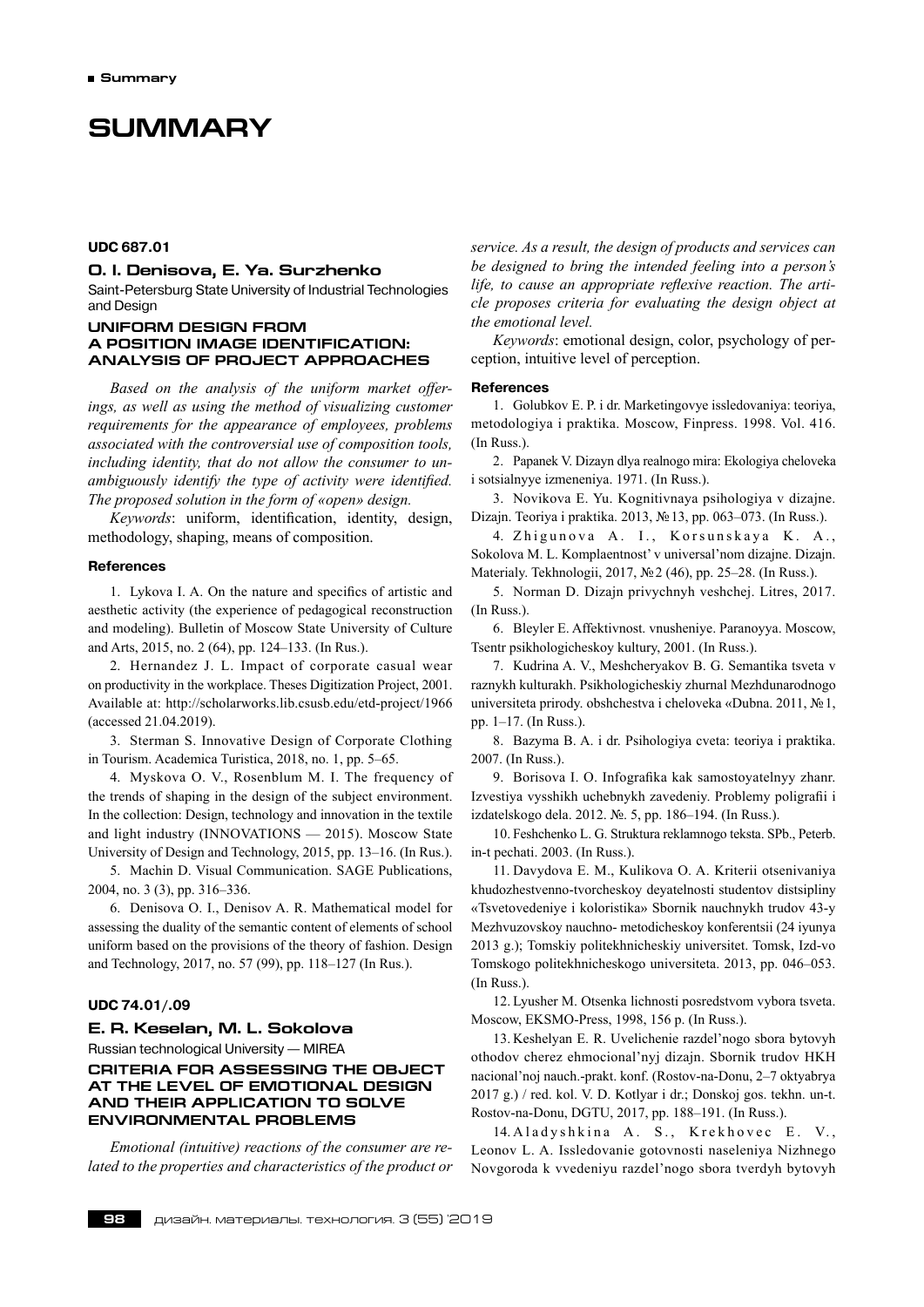othodov // Regional'naya ehkonomika: teoriya i praktika. 2014. №33. Available at: https://cyberleninka.ru/article/n/issledovaniegotovnosti-naseleniya-nizhnego-novgoroda-k-vvedeniyurazdelnogo-sbora-tverdyh-bytovyh-othodov (accessed 20.11.2018).

## **UDC 658.512**

# **K. S. Ivshin, S. V. Ovsyannikov** Udmurt State University **INTERIOR DESIGN OF PUBLIC VEHICLES**

*The article describes the formation of a design solution for the interior of a public vehicle according to artistic methods and the structure of the color-texture solution for*

*Keywords*: urban transport, color image solution, materials, form-building elements of the interior.

#### **References**

*the interior.*

1. Federal'naya sluzhba gosudarstvennoj statistiki. Predpolozhitel'naya chislennost' naseleniya Rossijskoj Federacii. Available at: http://www.gks.ru/wps/wcm/connect/rosstat\_main/ rosstat/ru/statistics/publications/catalog/doc\_1140095525812 (accessed 01.11.2016).

2. Fedorov V. A. Perspektivy razvitiya gorodskogo passazhirskogo transporta v gorodah, orientirovannyh na cheloveka (na primere Sankt-Peterburga). Moscow, Molodoj uchenyj, 2014, №8, pp. 616–619. (In Russ.).

3. Sorokin S. V. Povyshenie ehffektivnosti funkcionirovanii gorodskogo passazhirskogo transporta na osnove pereraspredeleniya passazhiropotokov. Dissertaciya na soiskanie uchenoj stepeni kandidata ehkonomicheskih nauk. Omsk, Sibirskaya gosudarstvennaya avtomobil'no-dorozhnaya akademiya (SibADI), 2006. (In Russ.).

4. Kolesa. Avtobus: tendencii XXI veka. Available at: http://www.kolesa.ru/article/65-cargo-bus-2003‑06‑23 (accessed 01.11.2016).

5. Osnovnye sredstva. Parizhskaya ehlegantnost' v salone avtobusa; red. I. Nikitina. Available at: http://os1.ru/article/5988 parijskaya-elegantnost-v-salone-avtobusa (accessed 01.11.2016).

6. Guzenko A. V. Razvitie gorodskogo passazhirskogo transporta megapolisa: problemy i perspektivy. Vestnik of Tomskij gosudarstvennyj universitet. 2009, №321, pp. 135–138. (In Russ.).

7. SPACETEAM. Sistemy monitoringa transporta. Bezopasnost' i informirovanie passazhirov na transporte — v prioritete u avtoproma. Available at: http://space-team.com/pressa/detail/ bezopasnost i informirovanie passazhirov na transporte v prioritete u avtoproma / (accessed 01.10.2016).

# **UDC 658.512.23**

# **E. V. Antipina**

Udmurt State University

# **SYSTEM OF DESIGN RESEARCH OF SERVICE PERSONAL ROBOTS**

*The article discusses the principles of creating a design research of service personal robots, based on the analysis of existing objects ofservice personalrobots and in the sub-* *sequent synthesis, expressed in the formation of groups of characteristics that influence the process of their shaping.*

*Keywords*: service personal robot, information database, classification system, shaping, factors.

#### **References**

1. Lepeshkin I. A., Matersheva Е. V. Opredelenie vliyaniya formoobrazuyushchih faktorov na proektirovanie konceptual'nyh ob"ektov v transportnom dizajne i algoritm skvoznogo dizajnproektirovaniya. Izvestiya MGTU «MAMI». 2013, №2 (16), pp. 285–292. (In Russ.).

2. Dubova A. A. Vzaimosvyaz' funkcional'nyh osobennostej i ob"emno-prostranstvennoj struktury v dizajne ob"ektov robototekhniki. Nauchno-analiticheskij zhurnal po voprosam iskusstvovedeniya «Dekorativnoe iskusstvo i predmetnoprostranstvennaya sreda. Vestnik MGHPA» / Moskovskaya gosudarstvennaya hudozhestvenno-promyshlennaya akademiya imeni S. G. Stroganova. MGHPA, 2017, № 1, pp. 357–368. (In Russ.).

3. Antipina Е. V. Rol' faktorov v razrabotke klassifikatora formoobrazuyushchih harakteristik servisnoj personal'noj robototekhniki. Tekhnologiya hudozhestvennoj obrabotki materialov: mat. HKHI-ya Vserossijskoj nauchno-prakticheskoj konferencii i smotra-konkursa tvorcheskih rabot studentov, magistrov i aspirantov / IzhGTU im. M. T. Kalashnikova. Izhevsk, 2018, pp. 10–14. (In Russ.).

4. Lepeshkin I. A. Klassifikator dizajnerskih razrabotok v oblasti transportnogo dizajna. Izvestiya MGTU «MAMI», 2011, №1 (11), pp. 59–67. (In Russ.).

5. Shatkovskaya M. L., Surzhenko Е. Ya. Razrabotka klassifikatorov osnovnyh harakteristik tradicionnyh zhenskih rubah dlya celej gosudarstvennogo ucheta i hraneniya muzejnyh cennostej. Dizajn. Materialy, Tekhnologiya. SPb., SPGUTD, 2009, №4 (11), pp. 40–42. (In Russ.).

6. Antipina Е. V. Robot kak dizajn-produkt. Sovremennye tekhnika i tekhnologii: mat. XIX mezhdunar. nauch.-prakt. konf. T. 3 / NI TPU. Tomsk, 2013, pp. 276–277. (In Russ.).

7. Minervin G. B., Shimko V. T., Еfimov A. V. i dr. Dizajn: illyustrirovannyj slovar' — spravochnik / pod obshch. red. G. B. Minervina, V. T. Shmko. Moscow, Arhitektura-S, 2004, 288 s. (In Russ.).

8. Solov'ev Yu. B., Sidorenko V. F., Kuz'michev L. A. i dr. Metodika hudozhestvennogo konstruirovaniya. Moscow, VNIITE, 1983. 166 p. (In Russ.)

9. Mosorov A. M., Mosorova N. N. Teoriya dizajna. Problemy ontologicheskogo i metodologicheskogo znaniya. Еkaterinburg, Pechatnyj dom Solyaris, 2004, 412 p. (In Russ.).

# **UDC 745/749**

# **E. A. Maltseva, V. Y. Piirainen**

Sochi State University, Saint-Petersburg Mining University **GRAFFITI IN THE DESIGN OF THE MODERN CITY**

*The article deals with the synthesis of protest forms of marginal design, which was originally considered graffiti, and the transformation of the urban environment unex-*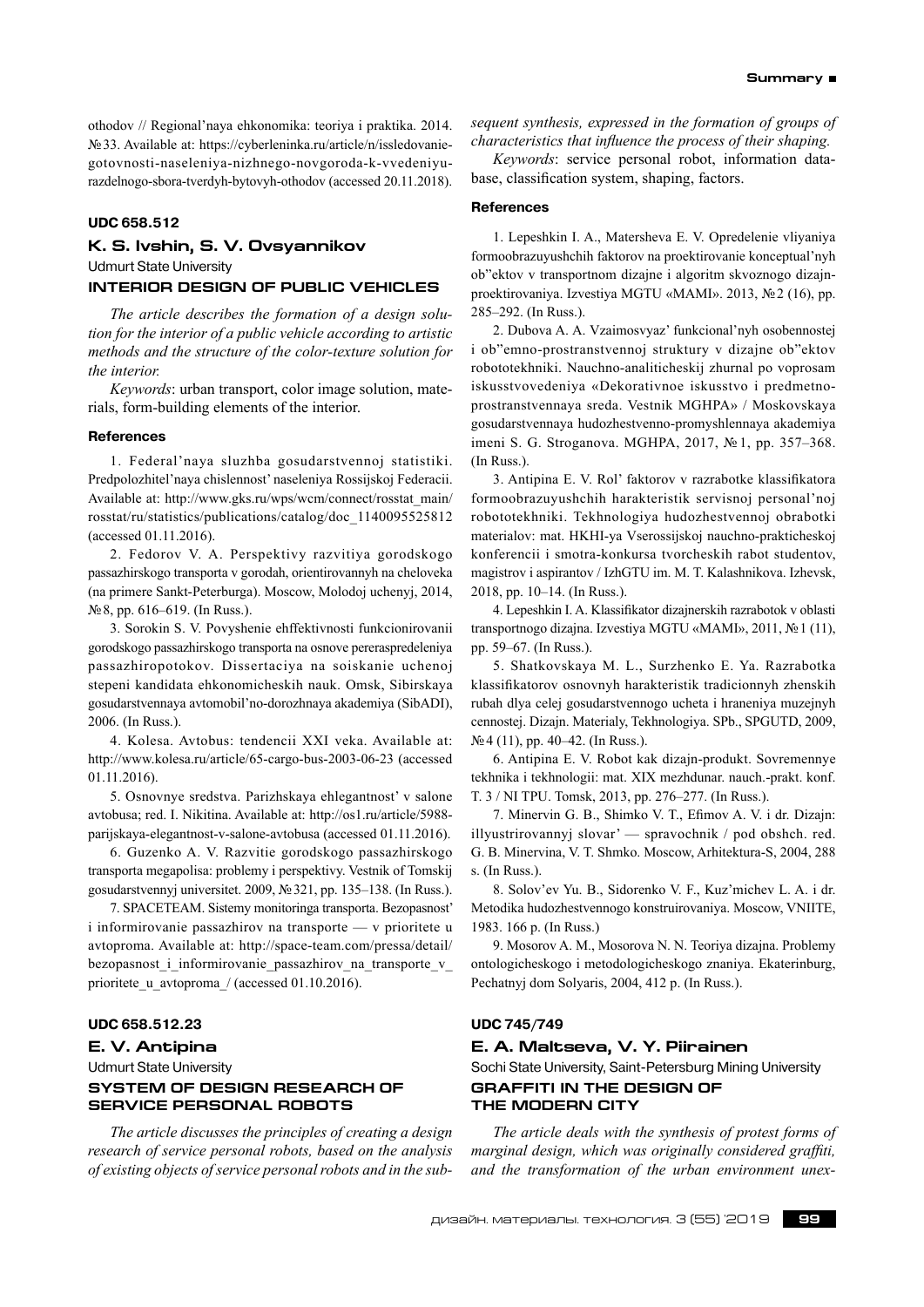*pected compositional and emotional meanings that graffiti opens to people in their desire and desire to make the world more beautiful and brighter.*

*Keywords*: graffiti, positive thinking, urban environment, emotional meanings, typology.

#### **References**

1. Tehnicheskaja actetika i disajn: Slovar'. Мoscow, Akademicheskiy proekt; Kul'tura, 2012, 356 p. (In Russ.).

2. Arnchejm R. Iskusstvo I visual'noe vospriyatie. Moscow, Architektura — C, 2012, 392 p. (In Russ.).

3. Kirienko I. P. Aktualnost' akologicheskogo mischleniy v disajn-obrazovatelnoj deyatelnosti. Vestnik SGUT i KD, 2011, №3. (In Russ.).

4. Gomperz U. Neponyatnoe iskusstvo. Ot Mone do Banksi / per. s angl. I. Litvinovoj. Moscow, Sindbad, 2016, 464 p. (In Russ.).

5. Agoston J. Teorija zveta i ee primenenie v iskusstve i dizajne. Moscow, Mir, 1982, 184p. (In Russ.).

6. Aschkenazi G. I. Zvet v prirode I technike, izd. 4. Moscow, Anergoatamizdat, 1985, 96 p. (In Russ.).

7. Biruleva A. V. Kollajnaya laboratoriya. Moscow, Niola-Press, 2007, 128 p. (In Russ.).

8. Djef Spek Gorod dlya peschehodov. Iskusstvo XXI vek, 2015, 352 p. (In Russ.).

9. Efimov A. V., Egimov A. V., Panova N. G. Koloristika goroda. Teoria i praktika. Arhitektura I stroitelstvo Rossii, 2015, №6, pp. 24–33. (In Russ.).

10. Markova A. N. Kul'turologiya. Uchebnoe posobie. Moscow, 2013. (In Russ.).

11. Orlova A. A. Sovremennaya gorodskaya kul'tura i chelovek. Moscow, 1987. (In Russ.).

12. Fil' Sch. I. P. Graficheskiy dizain XXI veka. Moscow, AST, Astrel', 2008, 192 p. (In Russ.).

# **UDC 37.041**

#### **I. N. Safronova, T. V. Balland**

Saint-Petersburg State University of Industrial Technology and Design

# **PRINCIPLES OF EDUCATIONAL METHODS OF DEVELOPMENT OF A FIGURATIVE-ASSOCIATIVE THINKING OF A FASHION DESIGNER**

*The article is devoted to the study of the artistic and analytical approach in working with an inspirational source at the initial stage of design; numerous factors that influence the development of figurative-associative thinking are analyzed. The implementation of this approach is considered on the example of conducting classes in the discipline «Design» at SPbSUITD for students, future specialists in the field of fashion design.*

*Keywords*: fashion, visual, graphic analysis, analytical approach.

## **References**

1. Dior C. Christian Dior and I. Appendix to the «Fashion Magazine». Moscow, 1966, no 3 (35), p. 1. (In Russ.).

2. Kozlov V. N. Basics of textile decoration. Moscow, Light and food industry, 1981, 262 p. (In Russ.).

3. Safronova I. N. Design. Lecture notes. SPbGUPTD, 2017, 60 p. Available at: http://publish.sutd.ru/tp\_ext\_inf\_publish. php?id=2017611, by password (accessed 15.08.2019).

#### **UDC 37.041**

# **I. N. Safronova, T. V. Balland**

Saint-Petersburg State University of Industrial Technology and Design

# **DEVELOPMENT OF FIGURATIVE AND EMOTIONAL THINKING OF A FASHION DESIGNER AS A WAY OF ACTIVATING A CREATIVE PROCESS**

*The article discusses the importance of the development of figurative and emotional thinking of the designer as a necessary factor in the professional formation of a specialist in the field of fashion design, which opens up the possibility of activating the creative potential of the person, stimulating search, research and discovery — actions that lead to non-standard decisions and unexpected finds in creating an artistic image. This approach is analyzed by the example of museum practices at SPbSUITD.*

*Keywords*: fashion design, practice, copy, analytical approach.

## **References**

1. Safronova I. N., Balland T. V. Museum and Museum art history practice: guidelines. SPb., SPGUTD, 2014, 69 p. (In Russ.).

2. Safronova I. N., Glushchenko I. M. Folklore style in modern costume: textbook. SPb., SPGUTD, 2008, 54 p. Available at: http://publish.sutd.ru/tp\_ext\_inf\_publish. php?id=512, password.

# **UDC 671.1; 745.03 S. I.**

# **E. A. Silyanova, S. I. Galanin** Kostroma State University **MATERIALS AND TECHNOLOGIES OF JEWELRY STYLE MODERN**

*The paper discusses the materials used in the jewelry of modern style and the technology of their processing. The high creative potential of the masters of style is shown. They have created jewelry masterpieces, laid the foundations of many jewelry styles of the next decades, created new principles for the manufacture of highly artistic jewelry of mass demand.*

*Keywords*: jewelry, modern style, materials, technology.

#### **References**

1. Galanin S. I., Kolupayev K. N. Jewelry brand, technology and materials: is there a connection. ENI Design. Theory and practice. 2010, Vol. 5, pp. 114–126. Available at: http://www.elibrary.ru (accessed 02.20.2019).

2. Galanin S. I., Doberstein V. Yu., Kolupayev K. N. Features of jewelry design in terms of brand creation, branding and branding.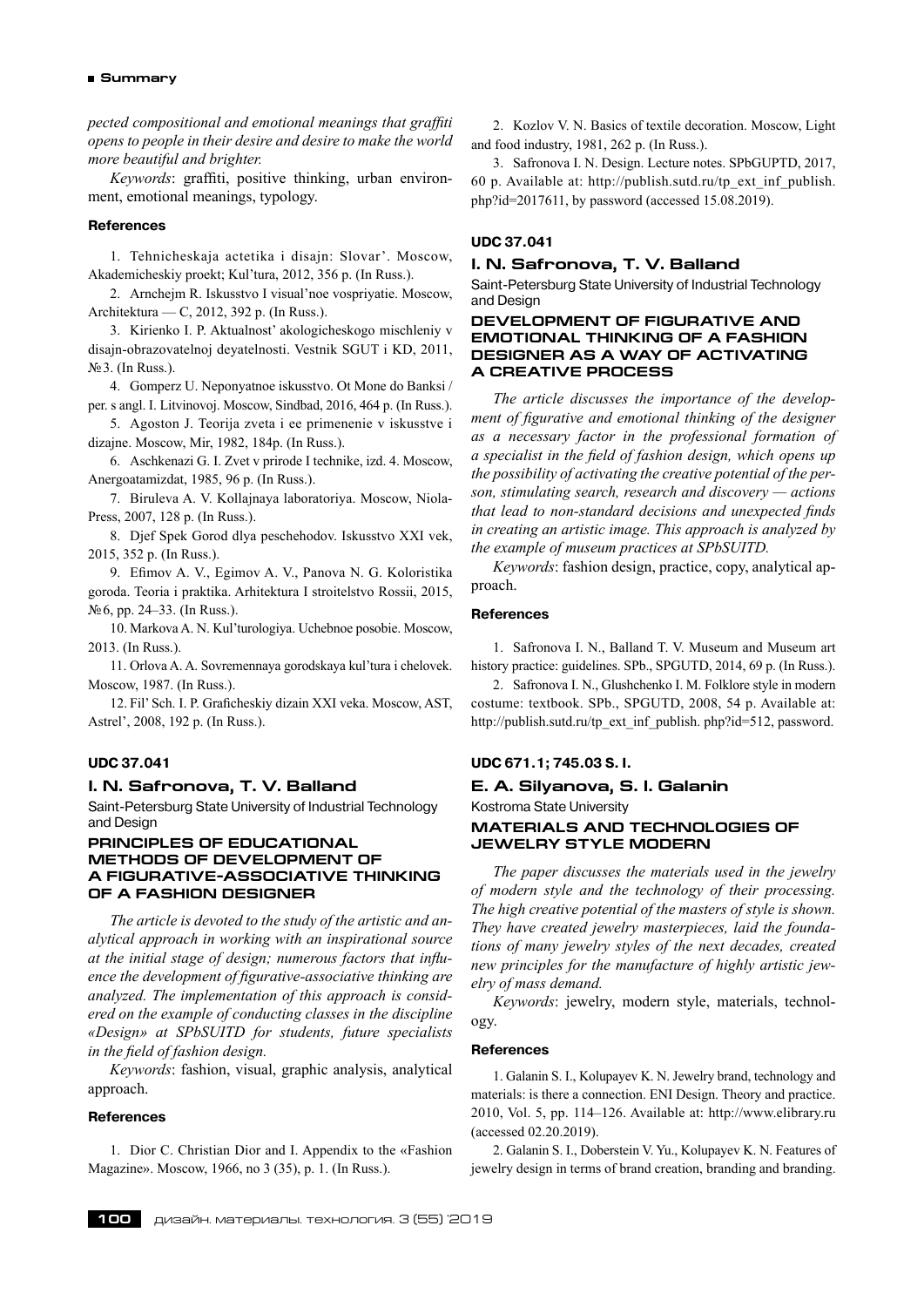Proceedings of the Academy of Technical Aesthetics and Design. 2017, №1, pp. 12–19. (In Russ.).

3. Galanin S. I., Kolupaev K. N. Designing jewelry taking into account their manufacturing technology. In the collection of works of the XVIII All-Russian Scientific-Practical Conference and Review Competition of creative works of students, graduate students and teachers in the direction of THOM 12–15 October 2015. Kostroma, KSTU publishing house, 2016, pp. 314–316. (In Russ.).

4. Galanin S. I., Sorokina M. V., Galanina A. S., Vorobyov (Silyanova) E. A. Designing jewelry taking into account the technology of processing their surface. Design. Materials. Technology. 2008, №4 (7), pp. 3–8. (In Russ.).

5. Galanin S. I., Doberstein V. Yu., Kolupayev K. N. Transformation of elementary forms in the design of jewelry and art products. ENI Design. Theory and practice. 2015. Vol. 21, pp. 24–33. Available at: http://www.elibrary.ru (accessed 02.20.2019).

6. Galanin S. I., Rustles S. A. Decorative electrochemical surface treatment of metals and alloys: monograph. Kostroma, Publishing House Kostroma. govt. tehnol. University, 2015, 151 p. (In Russ.).

7. Silyanova E. A., Galanin S. I. Modern style in modern jewelry. Design. Materials Technology. 2018, №2 (50), pp. 25–29. (In Russ.).

8. Silyanova E. A., Galanin S. I. Modern jewelry art modern style. Research and development in the field of design and technology: materials of the regional scientific-practical. conf. (Kostroma, April 5–6, 2018) / Kostroma State University; status and rep. ed. N. N. Muravskaya. Kostroma: Publishing house Kostroma State University, 2018, pp. 122–124. (In Russ.).

9. Silyanova E. A. Materials and technologies René Lalique / Е. А. Silla Nova, S. I. Galanin. Technologies and quality, 2018, №4 (42), pp. 52–58. (In Russ.).

10. Silyanova E. A., Galanin S. I. Materials and technologies of modern art jewelry. Scientific research and development in the field of design and technology: materials of theAll-Russian Scientific and Practical University. conf. (Kostroma, April 4, 2019) / Kostroma State University; status and rep. ed. N. N. Muravskaya. Kostroma: Publishing house Kostroma State University, 2019, pp. 61–64. (In Russ.).

# **UDC 7.027:7.067**

# **Chang Xiaogeng**

Saint-Petersburg State University of Industrial Technologies and Design

# **ENVIRONMENTAL DESIGN AND ECO-FRIENDLY URBAN DEVELOPMENT: THE PROJECT «LABORATORY GLASSWARE»**

*The purpose of the article is to show the cultural, social, commercial significance of the environmental idea in the development of environmental design, through the realization of the project «Laboratory glassware». Objectives: to demonstrate the possibility of using concrete and lacquer to create a sculpture, located outside the building; to note the importance of re-use of materials in the design.*

*Keywords*: environmental design, eco-friendly development, urban development, lacquer, concrete, sculpture.

#### **References**

1. Geng Cong. Wen Jiabao's speech on energy supply and emission reduction at the national video conference. People's Daily, 2011. Available at: http://politics.people.com.cn/ GB/1024/15769840. html (accessed 15.03.2019).

2. Veltz Pierre. Obshhestvo giper-promyshlennosti [Hyperindustrial society]. Taiwan, Lianpu publishing house, 2018. p. 176.

3. Dai Wutang. On the General pattern of socio-economic development. Innovation, 2009, no. 11, pp. 31–34.

4. Chen Lijun. Influence of pore diameter of concrete structure on its exploitation period. Journal of Wuhan Polytechnic University — Materials Science and Engineering, 2007, no. 6. pp. 52–53.

5. Chen Lijun. Influence of chemical structure of cement on the service life of concrete. Concrete, 2008, no. 7. p. 79.

6. Su Le, Zhao Hong. Sculpture and the concept of «low pollution» — the study of landscape design in sustainable development of society. Bulletin of Chifeng University — Natural Sciences, 2017, vol. 33, no. 9. pp. 84–86.

7. Xu Yongmo. Utilization of Solid Waste as a Resource: The Concept Needs Breakthrough. World of concrete, 2011, no. 7, pp. 8–10.

## **UDC 621.357.8 + 739.5 (267‑95‑41)**

# **I. V. Blinova, Yu. E. Amosova, E. A. Emelyanova**

Branch of Federal STATE Autonomous educational institution «South Ural state University» (national research UNIVERSITY) in Zlatoust

# **AUXILIARY SOLUTIONS FOR GALVANOCHIMICA ART PRODUCTS IN THE TECHNIQUE OF ZLATOUST ENGRAVING ON STEEL**

*In the tradition of Zlatoust art school of metal galvanization opens up new prospects. Artists-engravers successfully apply the method of multilevel Nickel plating, gilding and silvering, which gives the products a certain artistic, decorative and aesthetic effect.*

*Keywords*: engraving, metal, electrolyte, chemical activation bath.

#### **References**

1. Shulakov A. Yu. Technological process of galvanization in Zlatoust metal engraving. Modern technology and technology: a collection of works of the XIX International scientific-practical conference of students, graduate students and young scientists: in 3 vol. 2013, vol. 3, pp. 384–385. (In Rus.).

2. Hamburg Yu. D. Electroplated coatings. Application Guide. Moscow, Tekhnosfera, 2006. (In Rus.).

3. Sindeev Yu. G. Galvanic coatings. Moscow, Phoenix, 2000. (In Rus.).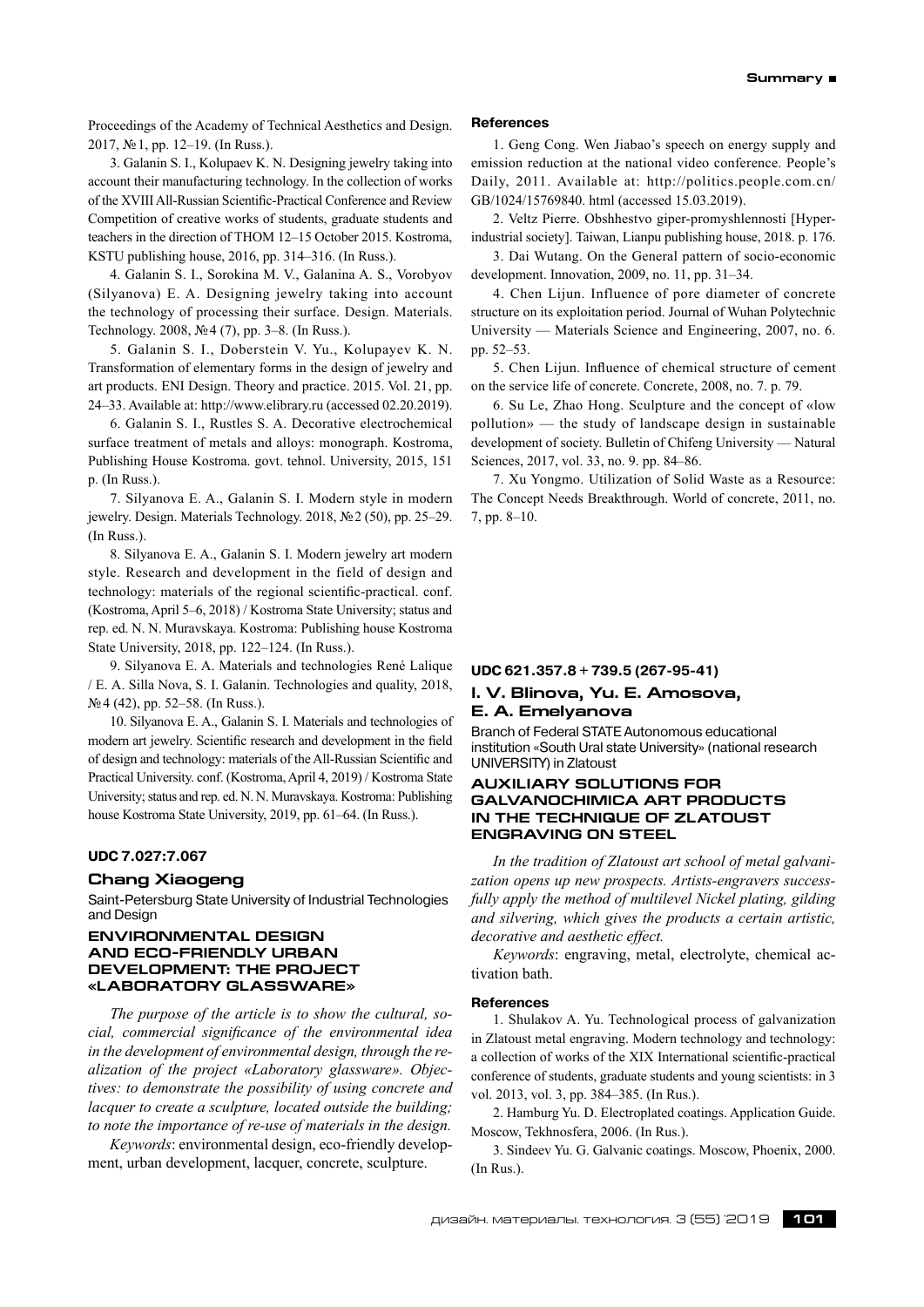## **UDC 51–73**

# **D. V. Volnova,**

**E. S. Tsobkallo,**

**G. P. Mescheryakova**

Saint-Petersburg State University of Industrial Technologies and Design

## **MATHEMATICAL DESCRIPTION OF ELECTRIC CONDUCTING PROPERTIES OF COMPOSITE MATERIALS FILLED WITH CARBON NANOPARTICLES**

*The work is devoted to the mathematical description of the concentration dependences of the electrical resistance of composite materials filled with various forms of carbon fillers, non-oriented and subjected to orientational drawing.*

*Keywords*: composite materials, Boltzmann function.

# **References**

1. Volnova D. V., Tsobkallo E. S., Mescheryakova G. P. Ma thematical modeling of concentration dependences of electrical conductivity of film filaments filled with carbon nanotubes. The News of higher educational institutions. Technology of Light Industry. 2018, no. 4. (In Russ.).

1. Balanev A. S. Physicochemical properties of polypropylene film filaments with carbon fillers. PhD thesis. 05.19.01 — Material science of textile and light industry. SPb., 2010, 265 p. (In Russ.).

2. Moskalyuk O. A., Tsobkallo E. S., Yudin V. E., Goikhman M. Ya. Mechanical and electrically conductive properties of polypropylene fibers filled with carbon nanotubes with a functionalized surface. Journal of Applied Chemistry. 2012, no. 6, pp. 977. (In Russ.).

3. Balanev A. C., Tsobkallo E. S. Textile film yarns with antistatic properties based on polypropylene with carbon fillers. Materials of the International scientific and technical conference «Modern technologies and equipment of the textile industry» (TEXTILE — 2009). Moscow. 2009, nov., pp. 204. (In Russ.).

4. Tsobkallo E. S., Moskalyuk O. A., Stepashkina A. S., Yudin V. E. Transenergoplastics based on film composite materials // Materials of the 4th International Scientific Conference «Modern Trends in the Development of Chemistry and Technology of Polymer Materials». SPb., 2018, nov. (In Russ.).

5. Stepashkina A. S., Tsobkallo E. S., Moskalyuk O. A., Aleshin A. N. Simulation of the electrical conductivity of composite materials based on polypropylene and carbon black. Letters to the Journal of Technical Physics. 2015. Vol. 41, Is. 2, pp. 7–15. (In Russ.).

6. Moskalyuk O. A., Aleshin A. N., Tsobkallo E. S., Krestinin A. V., Yudin V. E. Electrical conductivity of polypropylene fibers with dispersed carbon fillers. Solid state physics. 2012. Vol. 54, Is. 10. pp. 1994–1998. (In Russ.).

7. Moskalyuk O. A., Tsobkallo E. S., Yudin V. E., Shibanova A. V., Malafeev K. V. and Pierfrancesco Morganti. Effect of functional disperse fillers on mechanical properties of fibrous polymeric composite materials. Fibre Chemistry. 2018. Vol. 50, no. 3, sept. (In Russ.).

# **UDC 7.02**

# **T. Y. Deryabina, L. T. Zhukova, I. O. Schmidt**

Saint-Petersburg State University of Industrial Technology and Design

## **THE USE OF NON-TEXTILE MATERIALS IN THE PROCESS OF FORMING TAPESTRY**

*Theoretical and experimental researches in the field of design of a modern tapestry are carried out. Non-textile materials and various design techniques were used as tools for shaping textiles in traditional tapestry technique.*

*Keywords*: textiles, non-textile materials, shaping, interior accessories.

#### **References**

1. Gazizova A. T. History of the development of the manual weaving of the tapestry to Tapisserie. Available at: http://www.ssc.smr.ru/media/journals/ izvestia/2015/2015\_1\_989\_991. pdf (accessed 01.12.2018).

2. Savitskaya V. I. Transformations of trellis. Moscow, Galart, 1995, 88 p. (In Russ.).

3. Uvarov V. D. Author's tapisseria in the context of the world art process: dissertation… doctor of art criticism: 17.00.04. Moscow, 2000, 414 p. (In Russ.).

4. Khabibullina S. K. Analysis of modern trends in the development of the author's textile panel. Bulletin of the Chelyabinsk state University. Philology. Art criticism. 2009. Is. 38, no 39 (177), pp. 172–177. (In Russ.).

# **UDC 7.032**

# **T. Yu. Chuzhanova, O. V. Beschastnova**

Saint-Petersburg State University of Industrial Technology and Design

# **The classical art of ancient Greece: the present of antiquity**

*The article analyzes the influence of classical ancient Greek sculpture on the collections of modern fashion houses: Chanel (France), Dolce & Gabbana (Italy) and the wedding house «Happiness» (St. Petersburg, Russia).*

*Keywords*: classic, antiquity, sculpture, chiton, drapery, accessory.

#### **References**

1. Mertsalova M. N. Costume from different times and nations: in 4 vol. Vol. 1. Moscow, 1993, 545 p. (In Russ.).

2. Grecheskiye bogini Chanel: luchshiye obrazy kruiznoy kollektsii Resort 2018. Cosmopolitan 2018. Available at: https:// www.cosmo.ru/fashion/brands/grecheskie-bogini-chanel-luchshieobrazy-kruiznoy-kollekcii-resort-2018/ (accessed 20.05.2019).

3. Mify Drevney Gretsii: kollektsiya Chanel Resort 2018. Vogue 2018. Available at: https://vogue.ua/article/fashion/brend/ mify-drevney-grecii-kollekciya-chanel-resort-2018. html (accessed 20.05.2019).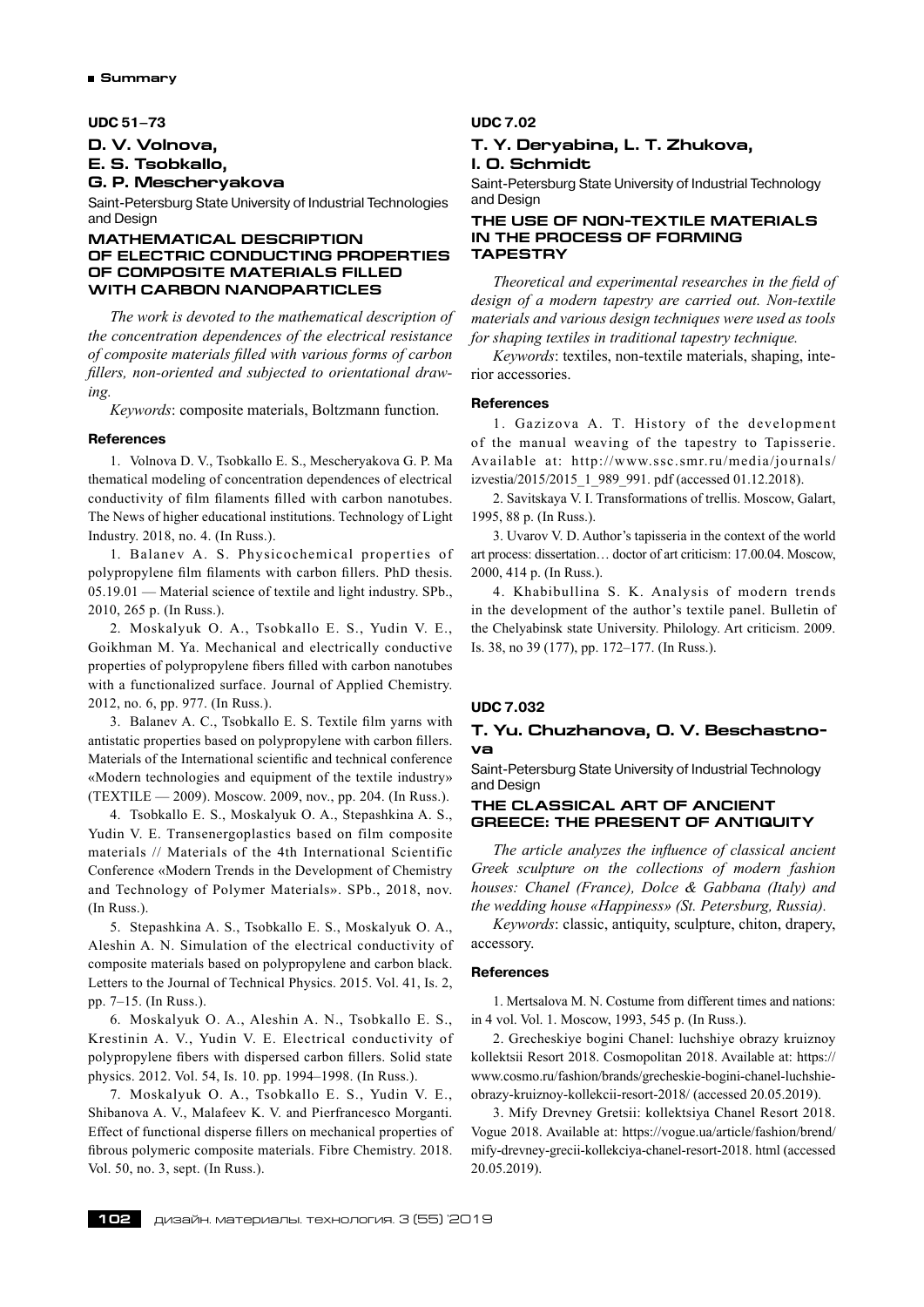4. Puteshestviya vo vremeni — istoricheskiy sayt. Kharakter odezhdy drevnikh narodov. Antichnyye vremena. Available at: http://travel-in-time.org/istoriya-izobreteniy/ harakter-odezhdyi-drevnih-narodov-antichnyie-vremena/ (accessed 20.05.2019).

5. Hdfashion. Drevnegrecheskaya mifologiya: pokaz kruiznoy kollektsii chanel v parizhe. Available at: http://hdfashion.tv/ drevnegrecheskaya-mifologiya-pokaz-kruiznoi-kollekcii-chanelv-parizhe (accessed 20.05.2019).

6. Dolce & Gabbana. Ready-To-Wear, Milan, Kollektsiya Vesna-leto 2014. Available at: https://m.vogue.ru/collection/ springsummer2014/ready-to-wear/2946/#gallery2946/slide183 (accessed 03.07.2019).

7. D'yachenko Ye. 5 trendov etogo sezona, kotoryye rodom iz renessansa. ELLE, 6 fevralya 2017. Available at: https://elle.ua/ moda/trendy/5-trendov-etogo-sezona-kotorie-prishli-iz-renessansa/ (accessed 03.07.2019).

#### **UDC 7.027**

#### **A. A. Byzova**

Saint-Petersburg State University of Industrial Technology and Design

# **LITTLE PLASTIC ERA OF ANCIENTITY**

*The article gives a brief overview of the small plastics of the era of antiquity, civilizations of Ancient Greece, Etruscans, Ancient Rome. The process of human cognition of the technology of manufacturing products from various materials, such as clay, stone, bone, precious and nonferrous metals, is shown. Starting from the first products, we examined how the process of forming the image of the monuments of this type of art was gradually going on, and the prominent role in the development and formation of world culture that the era of antiquity gave us.*

*Keywords*: small plastic, plastic, sculpture of small forms, antiquity, arts and crafts, metal.

#### **References**

1. Byzova A. A. Nauchno-metodicheskoe obosnovanie sistemy prepodavanija animalisticheskogo zhanra v pedagogicheskom universitete: na materiale kursa skul'ptura i plasticheskaja anatomija: dis…. kand. ped. nauk: 13.00.02. Moscow, 2005, 299 p. (In Russ.).

2. Ljubimov L. D. Iskusstvo Drevnego mira. 4-e izd. pererab. i dop. Moscow, AST; Astrel', 2002, 234 p. (In Russ.).

3. Dmitrieva N. A., Akimova L. I. Antichnoe iskusstvo: ocherki. Moscow, Detskaja literatura, 1988, 236 p. (In Russ.).

4. Vipper B. R. Iskusstvo Drevnej Grecii. Moscow, Nauka, 1972, 418 p. (In Russ.).

5. Anri de Moran. Istorija dekorativno-prikladnogo iskusstva. Moscow, Iskusstvo, 1982, 578 p. (In Russ.).

# **UDC 7.032**

# **T. Yu. Chuzhanova**

Saint-Petersburg State University of Industrial Technology and Design

# **History of art miniature carving of colored minerals**

*The article discusses the history of the use of colored stones in glyptics. Of particular importance in gemmah attached material itself.*

*Keywords*: art, antiquity, carving, stone, intalia, chalcedony, amethyst, carnelian.

## **References**

1. Neverov O. Ya. Antichnyye kamei [Gos. Ermitazh]. SPb., Iskusstvo-SPB, 1994, 278 p. (In Russ.).

2. Arsent'yeva Ye. I. Gliptika epokhi ellinizma. Available at: https://www.hermitagemuseum.org/wps/portal/hermitage/explore/ collections/master/sub/1260411526 (accessed 08.07.2019).

# **UDC 7.048.3 (=512.19)**

# **I. A. Baubekova**

Crimean Engineering and Pedagogical University

# **MOTIVES, FEATURES COMPOSITE CONSTRUCTION AND COLORS IN TRADITIONAL ART ORNAMENT EMBROIDERY OF THE CRIMEAN TATARS**

*In the early stages of development, the ornament was not just a pattern, but a sign or symbol, behind which the content was determined. Its form varies depending on the specific situation or culture of the country.*

*Keywords*: Crimean Tatars, ornament, compositional structure, color features.

#### **References**

1. Ginzburg M. Ya. Tatarskoe iskusstvo v Krymu. Dekorativnoe iskusstvo. Sredi kollekcionerov. Moscow, 1921, pp. 8–12. (In Russ.).

2. Zaatov I. A. Krymskotatarskoe izobrazitel'noe i dekorativnogo-prikladnoe iskusstvo XX v. Simferopol', 2002. (In Russ.).

3. Spasskaya E. Yu. Uzory zhenskih krest'yanskih rubashek Central'noj Ukrainy. Rukopis'. (In Russ.).

4. Fokina L. V. Ornament. Rostov-na-Donu, 2000. (In Russ.).

5. Chepurina P. Ya. Ornamental'noe shit'e Kryma. Moscow; Leningrad, 1938. (In Russ.).

6. Dubrovin N. F. Istoriya vojny i vladychestva russkih na Kavkaze: Kavkaz. Kniga 1. SPb., 1871, pp. 280–281. (In Russ.).

7. Volodin A. A. Truhmenskaya step' i truhmeny. SMOMPK, 1908, vyp. 38, pp. 38–39. (In Russ.).

8. Yasyb A. Simvolika cveta u krymskih tatar. Available at: http://www.altabash.tk (accessed 12.08.2019).

9. Babushkina N. V. Zolotoe shit'e. Moscow, Olma-press, 2003. (In Russ.).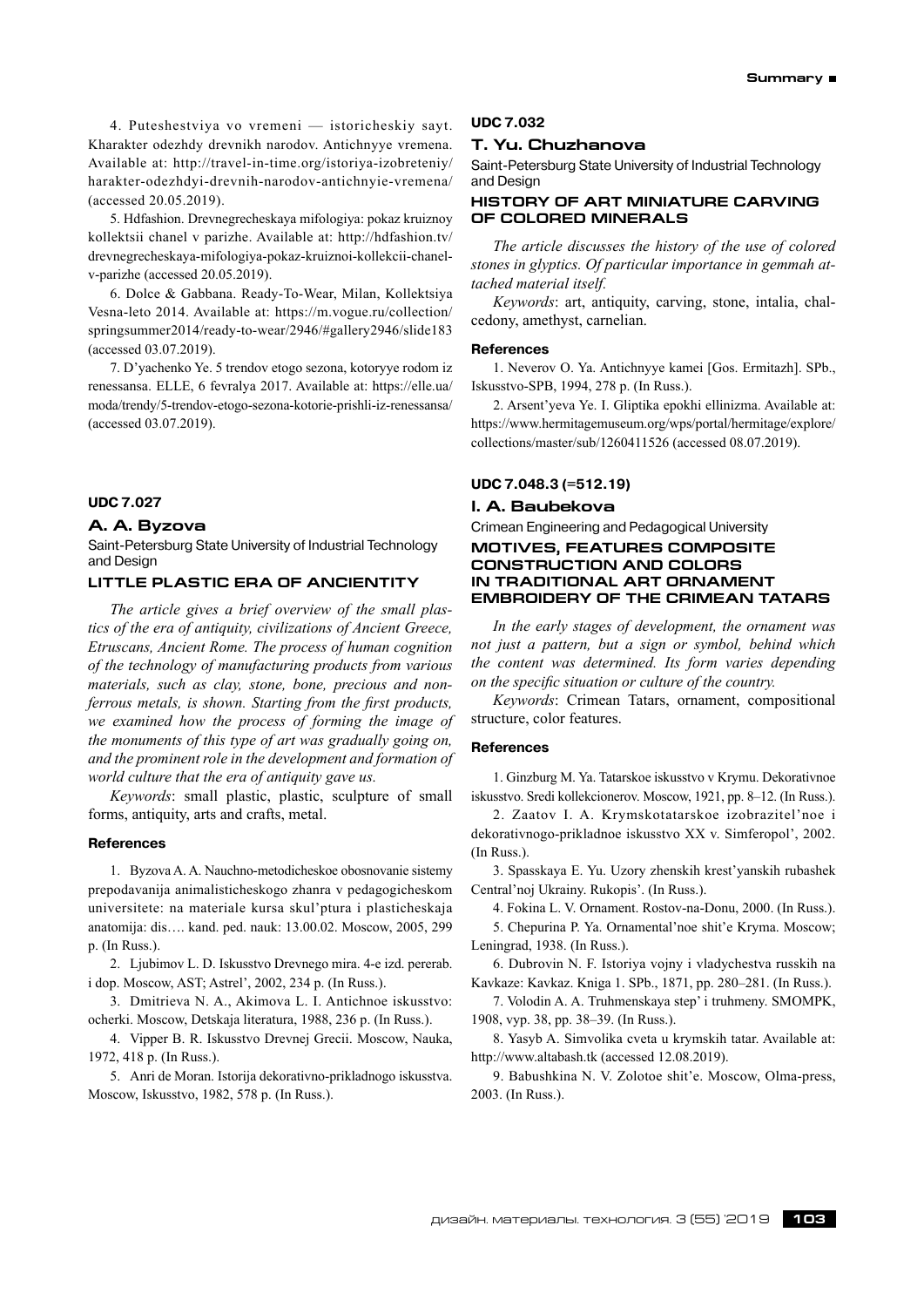#### **UDC 74.01/.09**

# **P. A. Chuchmy1, E. N. Yakunicheva1, R.** A. Timofeeva<sup>1</sup>, A. V. Omelchenko<sup>2</sup>

<sup>1</sup> Saint-Petersburg State University of Industrial Technology and Design

<sup>2</sup> Higher School of Economics in St. Petersburg, National Research University

## **CHARACTER DESIGN DEVELOPMENT IN MODERN MEDIA. FORM DESIGN AESTHETICAL FEATURE**

*This article is devoted to character design. The issues of working on shape and color are discussed. The main features of visual semiotics in the character design development processes were analyzed.*

*Keywords*: computer graphics, character design, visual semiotics.

## **References**

1. Marcel Danesi. Visual Rhetoric and Semiotic. Berkeley: University of California Press, 2017, pp. 46–52.

2. Analysing Character Design 2016. Available at: https:// prezi.com/jhemeaqe8ejk/ananlysing-character-design/ (accessed 12 January 2019).

3. Mary Jane Begin. Learning Character Development and Design. Rhode Island School of Design (RISD), (NY), 2014.

4. Ivanov V. V. Izbrannye trudy po semiotike i istorii kul'tury. Tom 4: Znakovye sistemy kul'tury, iskusstva i nauki [Selected works on semiotics and cultural history. Volume 4: Sign systems of culture, art and science]. Moscow, Jazyki slavjanskoj kul'tury Publ., 2007. (In Russ.).

5. Alex Greenhead, Scott Vincent, Lizzie Owen, Lucy Helm. Explaining Semiotics. Yeovil, UK, Screwfix Publ., 2013.

# **UDC 7.02:658.512.2**

#### **V. L. Zhukov**

Saint-Petersburg State University of Industrial Technologies and Design

# **EXCLUSIVE VISUAL-SYMBOL COGNITIVE COGNITIVE DYNAMIC SYSTEM (VKIDS) METAPHORS MODEL DESIGN**

*This work explores the processes of solving the problems of learning through the use of cognitive technologies in the subject area of design objects, enabling the optimal semiotic information to be obtained and used in the creation and development of artistic images of jewelry based on morphogenesis of the existing reality. One of the options in achieving the stated goal is to apply the principles of NBICS — convergence in cultural and social systems of large dimension, in which as a subsystem isincluded design. The development and improvement of design theory using the morphology and colorism of VKIDS with fuzzy and hybrid structures, post-classical methodology in interaction with artetry and artonics creates the effect of strengthening and harmonization creative design processes.*

*Keywords*: hybridization, design, artetry, artonics, VKIDS, modeling, post-classical research methodology, NBICS-convergence.

#### **References**

1. Lotman Yu. M. Iskusstvoznanie i «tochny`e metody`» v sovremenny`x zarubezhny`x issledovaniyax. Iskustvometriya: Metody` tochny`x nauk i semiotiki / sost. i red. Yu. M. Lotman, V. M. Petrova; Predisl. Yu. M. Lotmana; Poslel. V. M. Petrova. 4 izd. Moscow, LIBROKOM, 2009. 368 p. (In Russ.).

2. Bol`shaya Sovetskaya E`nciklopediya: v 36 t., 3 izd. Moscow, Sovetskaya E`nciklopediya, 1974. 516 p. (In Russ.).

3. Slovar`-spravochnik po materialam pressy` i literatury` 80-x godov / pod red. E. A. Levashova. SPb.,: Dmitrij Bulanin, 1997. 904 [. (In Russ.).

4. Vajnczvajg M. N., Polyakova M. P., M. Yu. Polyakova. O modelirovanii my`slitel`ny`x processov./ Tr. mezhdunar. nauch-texn. konf. «Intellektual`ny`e sistemy`» (AIS'08) i «Intellektual`ny`e SAPR» (CAD — 2008): nauch. Izdanie: v 4 t. T. 3. Moscow, Fizmatlit, 2008, 416 p. (In Russ.).

5. Zhukov V. L., Polyakov V. I., Xmy`znikova V. A. Issledovanie vizual`ny`x informacionny`x sistem i modulej v predmetnoj oblasti ob``ektov dizajna, predstavlenny`x klasterom maloj arxitekturnoj plastiki. Design. Materials. Technology. 2013, no 4 (29), pp. 27–31. (In Russ.).

6. Aliev V. G. Teoriya organizacii: uchebnik dlya vuzov. 2-e izd., pererab. i dop. Moscow, E`konomika, 2003, 431 p. (In Russ.).

7. Koshelev A. N. Kratkij kurs po teorii organizacii. Moscow, Okej — kniga, 2009, 190 p. (In Russ.).

8. Kolesnikov A. V. Gibridizaciya. Gibridny`e i sinergeticheskie intellektual`ny`e sistemy`: teoriya i praktika: materialy` 1-go mezhdunarodnogo simpoziuma. T. 1 / pod red. prof. A. V. Kolesnikova. Kaliningrad, Izd-vo BFU im. I. Kanta, 2012, pp. 9–24. (In Russ.).

9. Yarushkina N. G. Osnovy` teorii nechyotkix i gibridny`x sistem: ucheb. posobie. Moscow, Finansy` i statistika, 2009, 320 p.: il. (In Russ.).

10. Promy`shlenny`j dizajn. Sozdano v Rossii (na russkom i anglijskom yazy`kax) / pod red. A. Matveeva, V. Samojlova. Moscow, Vil`nyus, 2004, 288 p. (In Russ.).

11. Zhukov V. L., Smirnova A. M. VKIDS informacionnogo xaba predmetnoj oblasti obrazov ob`ektov dizajna na osnove principov kvazigolografii v razvitii cifrovy`x texnologij. Design. Materials. Technology. 2019, no 1 (53), pp. 102–110. (In Russ.).

12. Tyurin P. T. Interpretaciya vizual`ny`x situacij i metod otrazhyonnogo transformirovaniya funkcional`ny`x form: ucheb. posobie. Moscow, Moskovskij psixologo-social`ny`j in-t, 2009, 312 p.: il. (In Russ.).

13. Barsukova N. I. Aksiologicheskie osnovy` teorii i metodologii sredovogo dizajna. Vestnik OGU. 2011, №9 (128), pp. 21–26. (In Russ.).

14. Zhukov V. L. Dizajn v iskusstvenny`x intellektual`ny`x sistemax: monografiya. SPb., SPGUTD, 2010, 103 p. (In Russ.).

15. Zhukov V. L., Zhukova L. T., Trusova M. A. Ob`ektivny`e kognitivny`e iskazheniya real`nosti rastitel`ny`x biosistem v mifopoe`ticheskom kodirovanii informacii v obrazax czvetov (maki),